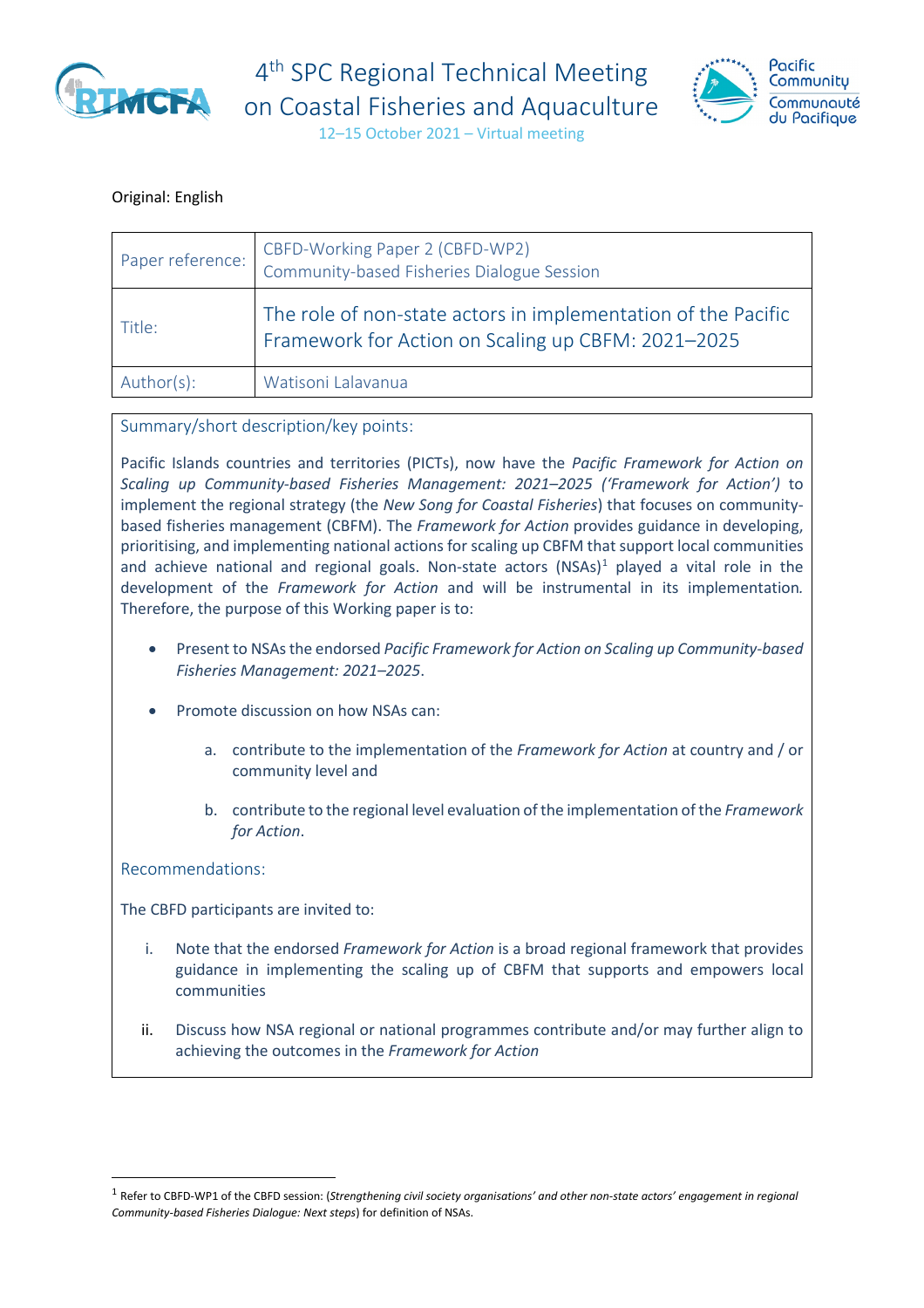

## Introduction

- 1. Community-based fisheries management (CBFM), as referred to in the *New Song for Coastal*  Fisheries<sup>2</sup>, refers to fisheries management approaches that are community-driven and encompass an ecosystem approach that will sustain livelihoods and ensure resilient island communities.
- 2. At the 12<sup>th</sup> SPC Heads of Fisheries (HoF12) meeting in May 2020, the Heads of Fisheries (HoF) requested the Pacific Community (SPC) Fisheries, Aquaculture and Marine Ecosystems division (FAME) to work with members and partners to assess CBFM and scaling up approaches in the region and to assist members in developing and implementing effective scaling-up approaches which are appropriate to national contexts<sup>[3](#page-1-1)</sup>.
- 3. In welcoming and supporting the HoF12 request, the First Regional Fisheries Ministerial Meeting in August 2020, further stressed and acknowledged the increased importance of sustainable CBFM for long-term management and recovery of coastal fisheries and local communities, especially in response to COVID-19 impacts<sup>[4](#page-1-2)</sup>.
- 4. SPC FAME, together with its regional partners, responded to the request by implementing subregional and regional consultations that involved national and subnational fisheries agencies, local communities (including traditional leaders, fishers, youth and women), local non-governmental and civil society organisations, as well as regional and international organisations and institutions<sup>[5](#page-1-3)</sup>.
- 5. The outcome of the extensive consultative process was the development of the draft *Pacific Framework for Action on scaling up CBFM: 2021–2025* (hereafter referred to as the *Framework for Action*). The draft *Framework for Action* was subsequently reviewed and approved by SPC members at the 13<sup>th</sup> SPC Heads of Fisheries Meeting<sup>[6](#page-1-4)</sup> and endorsed at the Second Regional Fisheries Ministerial Meeting in August 2021<sup>[7](#page-1-5)</sup>.

# The Framework for Action

6. Recognising SPC member government responsibility for coastal fisheries management at the national level, the purpose of the *Framework for Action[8](#page-1-6)* is to provide regional and subregional guidance to Pacific Island countries and territories (PICTs) in developing, prioritising, and implementing national and sub-national actions in scaling up CBFM that support all local communities and achieve national and regional goals.

<span id="page-1-3"></span><sup>5</sup> [Scaling up CBFM Workshop \(spc.int\)](https://fame1.spc.int/en/meetings/255)

<span id="page-1-0"></span><sup>&</sup>lt;sup>2</sup> https://purl.org/spc/digilib/doc/b8hvs<br><sup>3</sup> <https://fame1.spc.int/en/meetings/250>

<span id="page-1-1"></span>

<span id="page-1-2"></span><sup>4</sup> <https://www.spc.int/sites/default/files/documents/FAME/RFMM%20STATEMENT%20OF%20OUTCOMES-2020.pdf>

<span id="page-1-4"></span><sup>6</sup> <https://fame1.spc.int/en/meetings/254>

<span id="page-1-5"></span><sup>7</sup> [https://www.ffa.int/system/files/2021%20RFMM2%20Statement%20of%20Outcomes\\_FINAL.pdf](https://www.ffa.int/system/files/2021%20RFMM2%20Statement%20of%20Outcomes_FINAL.pdf)

<span id="page-1-6"></span><sup>8</sup> <https://purl.org/spc/digilib/doc/yr5yv> - This document is Background paper 2 of the Community-based Fisheries Management Dialogue session.